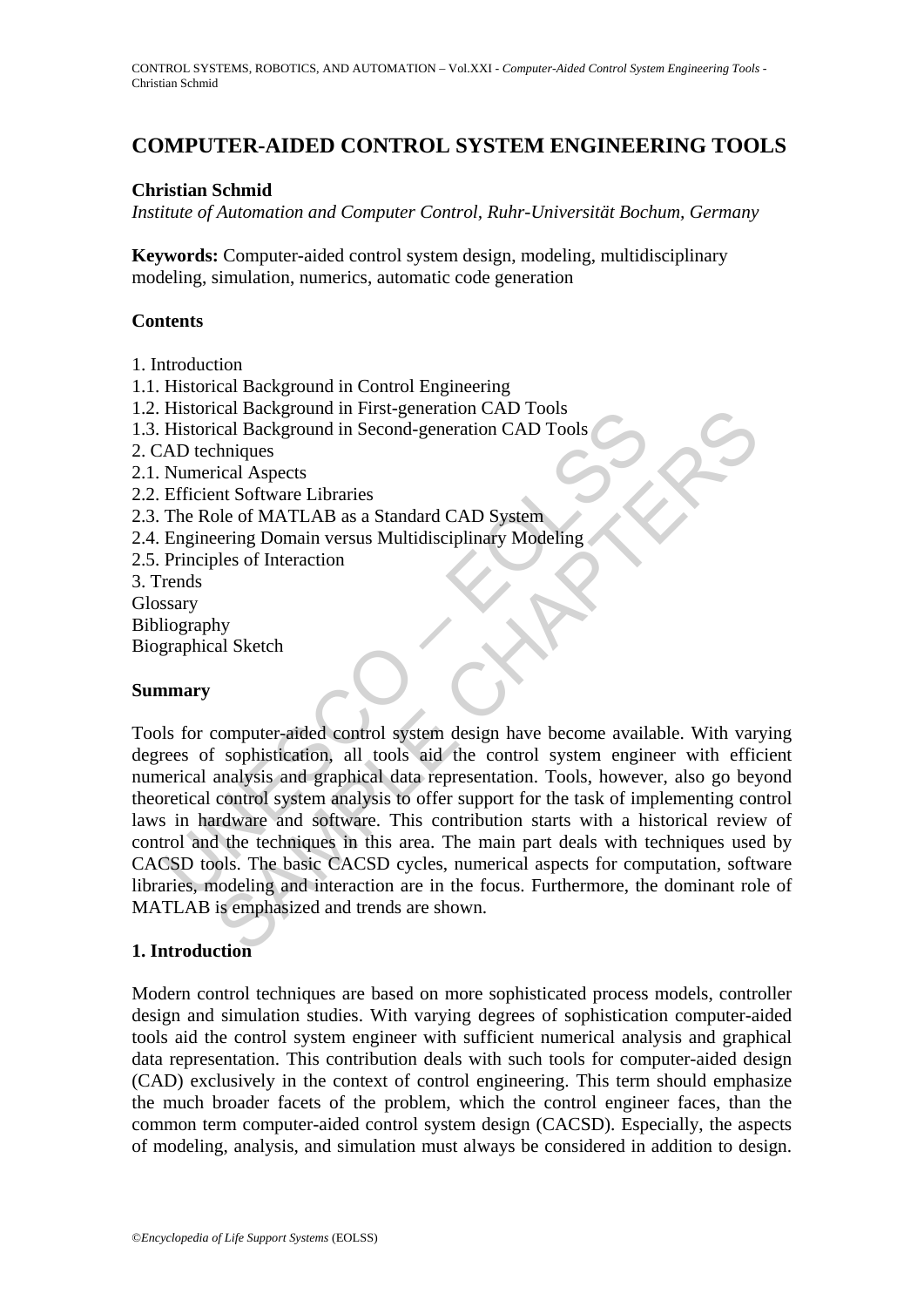Therefore computer-aided design in this context can be defined as the use of digital computers as primary tool during the modeling, identification, analysis, design and implementation phase of control engineering.

All of these aspects had not been always in the focus of the research in this area. The development has partly gone in pace with the rapid advances of digital computer technology and together with new software engineering techniques.

# **1.1. Historical Background in Control Engineering**

In the 1950s and 1960s of the last century engineers were dealing with isolated loworder continuous-time systems (see *Description of Continuous Linear Time-Invariant Systems in Time-Domain* and *Description of Continuous Linear Time-Invariant Systems in Frequency Domain*). The design of these systems was done in the frequency domain and most of the techniques developed were graphical in nature. The tools and the methods were simple enough that the engineer could easily master them in a relatively short time. With the need of dealing with more complex systems with multiple inputs and outputs, these graphical techniques failed to provide sufficient insight. When engineers tried to introduce automatic control methods into e.g. power stations, complex systems had to be modeled in the time domain.

*Fraquency Domain*). The design of these systems was done in the most of the techniques developed were graphical in nature, hods were simple enough that the engineer could easily master the most of the techniques develope Finder Domain and Description of Communial Enter Finder Times (Fig. Domain). The design of these systems was done in the frequency door the techniques developed were graphical in nature. The tools and ere simple enough th From the early 1960s several computerized methods, which support modeling and transformation techniques between frequency and time domain demonstrates this. From that time some digital computer applications are known. It was the state-space approach (see *Description and Analysis of Dynamic Systems in State Space*), which opened the way for dealing with more complex systems in a systematic manner. This technology of the 1960s furnished most of the matrix-based design methods we have today. Lately, computers have given the traditional frequency-domain methods (see *Design in Frequency Domain*) a renaissance through the use of new, computer-based algorithms for multivariable controller design (see *Controller Design*). The control theory has evolved to a state where the digital computer has become a requirement for the control system engineer, and computer-aided control system design has emerged as an indispensable tool.

### **1.2. Historical Background in First-generation CAD Tools**

In the 1960s and early 1970s, researchers concerned themselves mostly with the efficient design of control algorithms. It was felt that the numerical algorithms that were needed to analyze systems and to design controllers were quite delicate, whereas the resulting control algorithm themselves and the implementation of these control strategies, once designed, were fairly trivial undertakings. The research efforts resulted in a set of more or less decently maintained libraries of subroutines. The users of these subroutines concerned themselves only with the subroutine interfaces, and had often little to no understanding of the computations that went on inside these routines.

The availability of reliable computer systems in the late 1970s led to the idea to realize the complete development cycles for control system design. The tasks to be performed were from modeling until to the final implementation in a digital controller. At that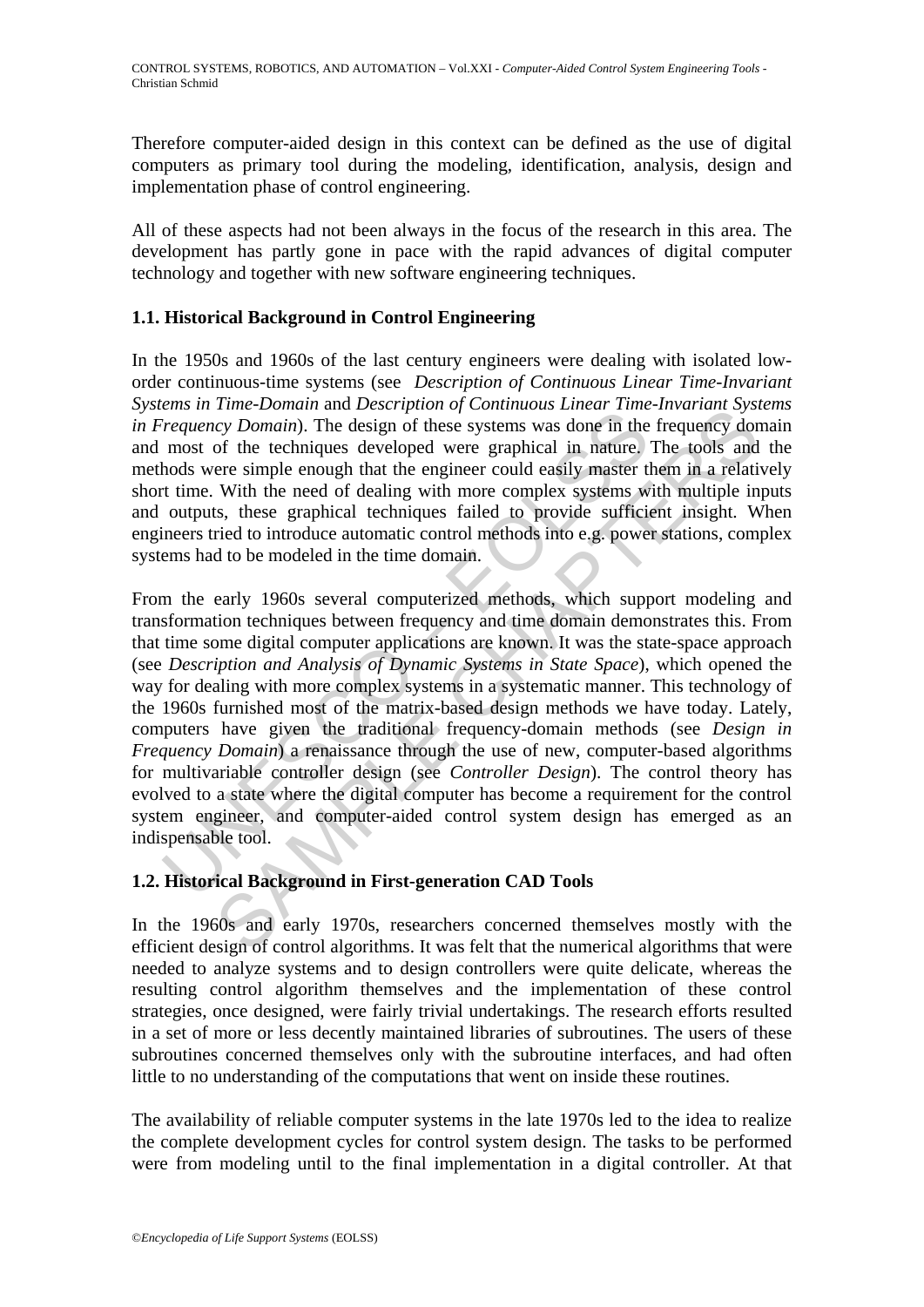time, the early idea of the later "fast prototyping" in control system design was born. Several examples of such full-cycle CAD systems are known from literature. They were relatively large, more or less modular systems offering many different features. The main characteristics of such systems are that the same software allows performing all phases in the design cycle of control systems.

This includes data acquisition, signal processing, modeling, identification, model validation, analysis, controller design, simulation and finally real-time implementation (see *Real-time Implementation*). These systems had been developed and applied until the 1980s. But this first generation of tools had offered monolithic building blocks with too coarse a granularity, with the effect that these tools consisted of large numbers of partially overlapping and inflexible building blocks.

allel to these activities, the focus of research shifted to question<br>gn. Initially, the purpose of these efforts was to make the pre-<br>ines easier to apply. The libraries have become quite bulky, and t<br>application programs these activities, the focus of research shifted to questions of user intertially, the purpose of these efforts was to make the previously develorier to apply. The libraries have become quite bulky, and the development cali Parallel to these activities, the focus of research shifted to questions of user interface design. Initially, the purpose of these efforts was to make the previously developed routines easier to apply. The libraries have become quite bulky, and the development of new application programs calling upon one or several of these library routines was a slow process. The efforts were not driven by a desire for improved flexibility. Their only purpose was to protect the users from having to learn how to call the library routines, which often had a formidable list of user-specifiable parameters.

# **1.3. Historical Background in Second-generation CAD Tools**

A major breakthrough was achieved in 1980 with the design of MATLAB. The focus was no longer that of protecting the user from having to understand control algorithms. MATLAB is a very intuitive high-level language for linear matrix algebra. The reason why MATLAB became immediately popular among control engineers was the fact that the previous obscure algorithms became at once very easy to read and understand, to write and enhance, and ultimately maintain.

The potential of the MATLAB approach to control engineering was quickly recognized, and, in the sequel, several second-generation tools were designed on the basis of either the MATLAB software itself or at least the MATLAB language definition. Most of them became commercially available and they will define the state-of-the-art in CAD software.

This new type of tools can be further classified as either comprehensive design tools or design shells. The former type tries to provide algorithms that handle all imaginable control situations. This may result in very large programs offering many different features. The design shells type provides an open-ended operator set that allows the user to code his own algorithms within the frame of the CACSD software.

The goal of a CAD system should be to provide an engineer with a broad spectrum of alternative design possibilities. Now high-performance personal computers promise to spread computing power to even farther reaches. Numerical algorithms combined with the state-of-art user interfaces and graphics may give the control engineer more power at his fingertips than ever before.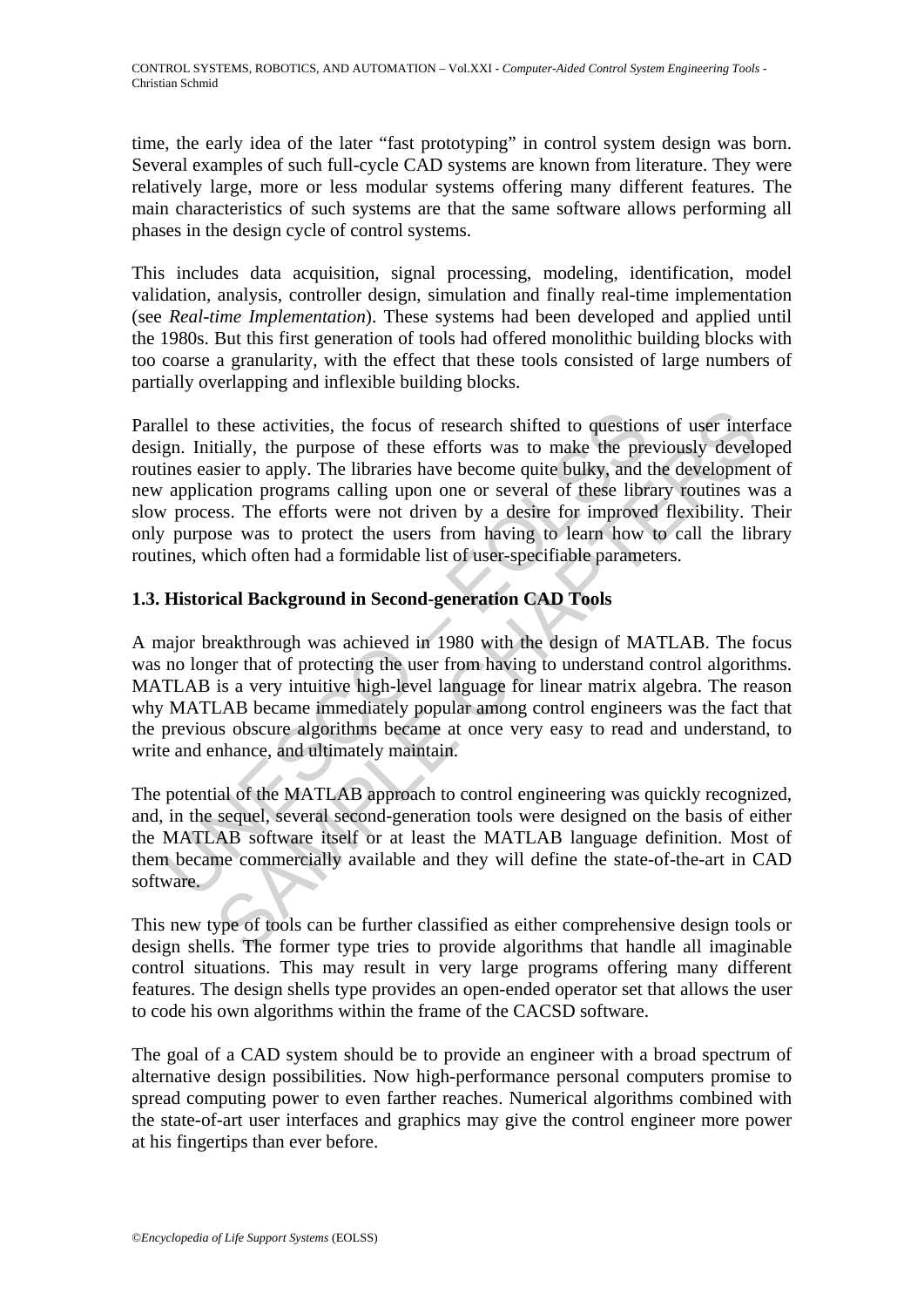# **2. CAD Techniques**

Modern control is based on process models, controller design, simulation and implementation studies. Special purpose CAD systems, which are designed for dedicated tasks in those control disciplines, are not of interest. Those, which allow a combination of the control system design including process modeling and simultaneously the online application of control techniques, are of importance. Rapid control prototyping is the keyword in this context. It is generally referred to as methods and tools to solve control problems fast and efficiently. This includes

- theoretical methods of control engineering from designing a system model and system analysis to the design of a control system,
- test and optimization of the control strategy in a simulation environment,
- automatic code generation for a real-time system operating a test stand and
- verification and optimization of the controller with the target object on the test stand.

The result is a functioning controller prototype. The following steps may be the code optimization for the target controller hardware and the adjustment for application in a series product.

ational code generation for a real-time system operating a verification and optimization of the controller with the target stand.<br>
result is a functioning controller prototype. The following step<br>
mization for the target c matic code generation for a real-time system operating a test stand and<br>fitcation and optimization of the controller with the target object on the<br>is a functioning controller prototype. The following steps may be the or<br>in During fast prototyping and the control system design cycle as shown in Figure 1, the problems facing a control engineer are very diverse. Thus he wants to have a set of possible solutions, selecting a special method according to the particular situation and using a large variety of design aids. It seems advantageous to have a comprehensive, easily applicable, extensible and user-friendly software system, which is not only restricted to a special class of problems but also supports all classes of methods and algorithms. The control engineer wants to take tools from a toolbox to handle the diverse problems at the particular stages of design and implementation. In addition to this, he wants to arrange and adapt or modify these tools to special tasks.



Figure 1: Simplified development cycle of control system design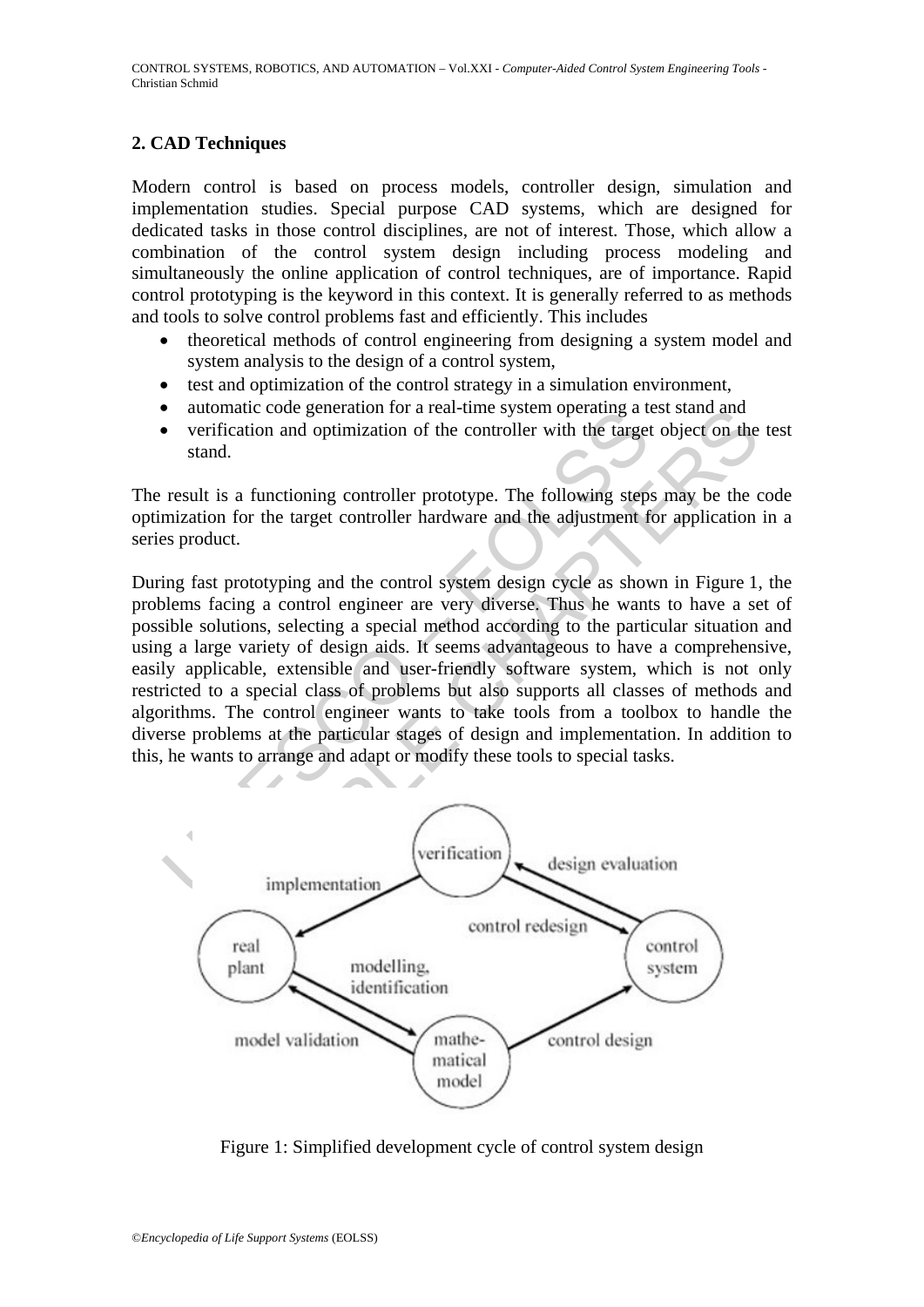Most CAD systems try to go beyond theoretical control system analysis to offer support for the task of implementing control laws in hardware and software: interfacing to the real world for data acquisition, control operation and experimental design verification. For developing embedded industrial control devices, special real-time environments are needed. They may be housed in special development systems or by CAD itself, which can be connected directly to the plant to be controlled. Besides performing off-line control analysis and design, a real-time based CAD system must support on-line identification of the plant dynamics, as well as evaluation of prototype control systems. Furthermore, it is advantageous to have a software environment available, where realtime code can be generated and tested on the same computer or downloaded to a process control component. The automatic source-code generation is the essential task in such a system, as currently being followed by MATLAB.





TO ACCESS ALL THE **12 PAGES** OF THIS CHAPTER, [Click here](https://www.eolss.net/ebooklib/sc_cart.aspx?File=E6-43-37-05)

- - -